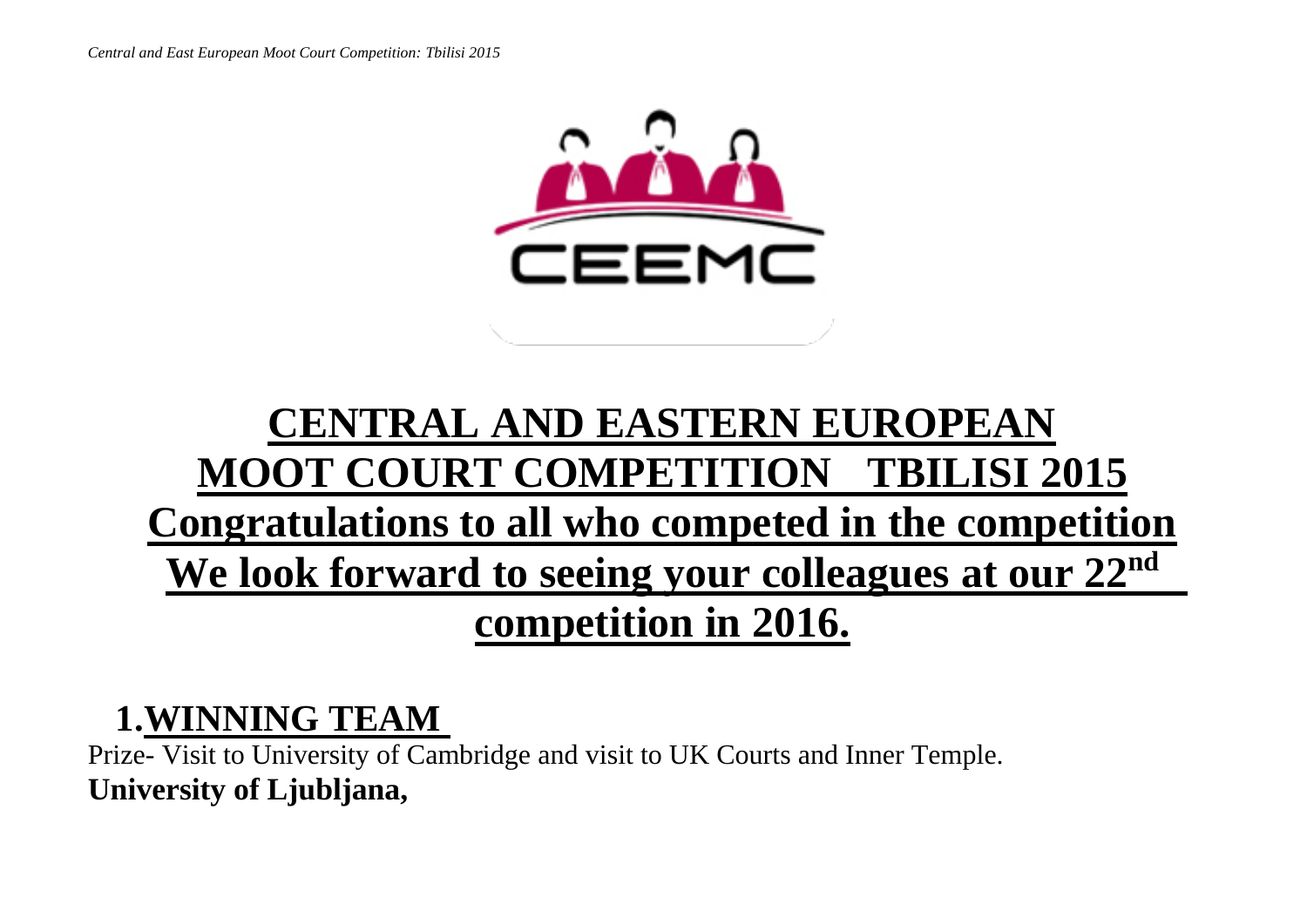**Irma Abdić, Maks Mencin, Luka Milanović, Zoran Škrbin,**

## **2.CEEMC BEST SPEAKER AWARD**

Prize- Short stage in cabinet of AG Sharpston in Court of Justice in Luxembourg **Bilyana Borisova Manova of St Kliment Ohridski University,** 

# **3.CEEMC BEST SPEAKER AWARD**

Prize- Short stage in cabinet of Judge Arabadjiev in Court of Justice in Luxembourg **Mariam Moseshvili, of Free University of Tbilisi**

#### **4.BEST WRITTEN PLEADINGS (Clifford Chance award)**

(Book prizes) **The team from KU Leuven**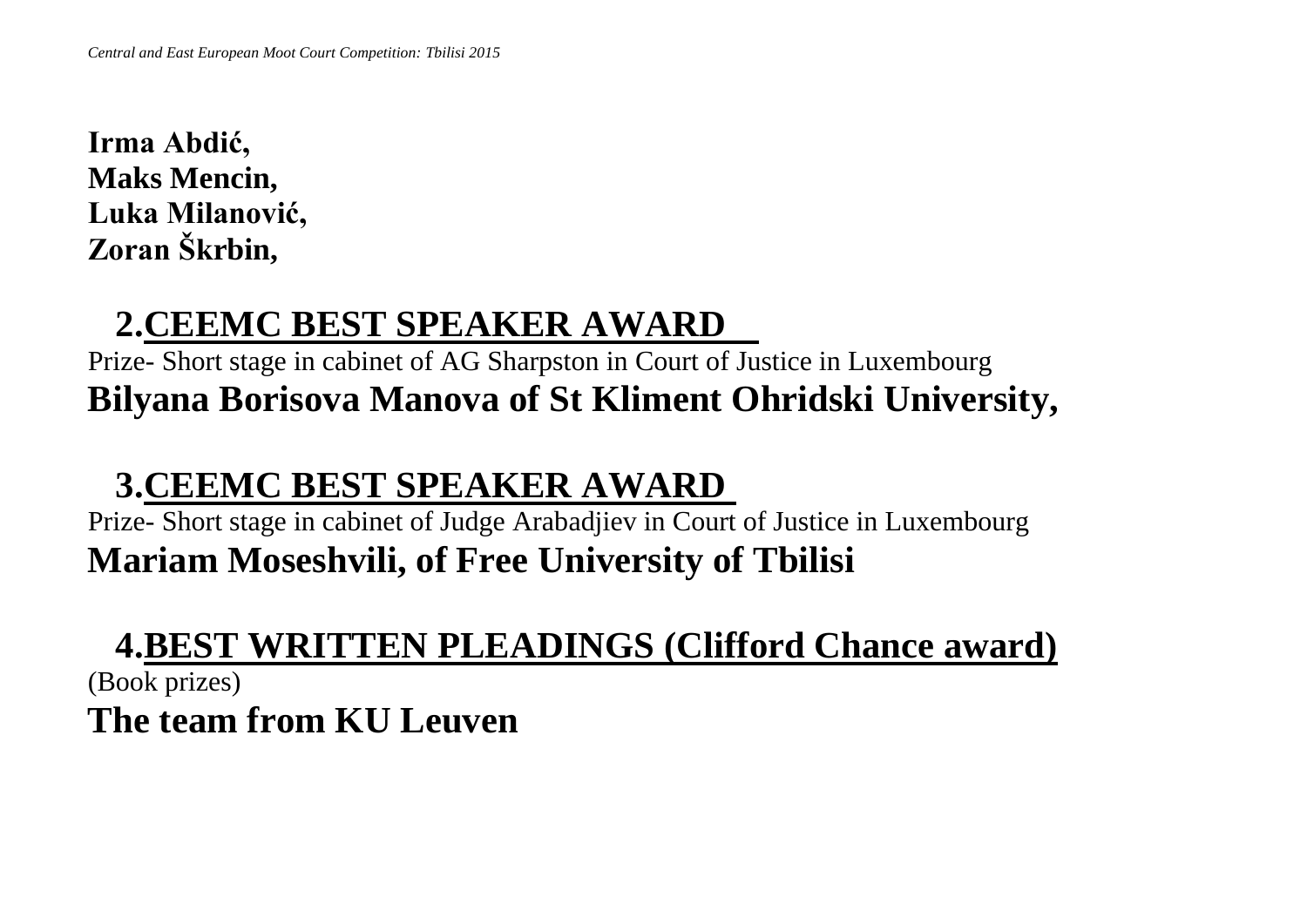### **5.INDIVIDUAL SPEAKER'S AWARDS**

(book prizes)

Antanina Marozava of Belarussian State University,

Lenka Vysoká of Charles University,

Oleksandr Plachynta of Kyiv Mohyla Law Academy,

Ilga Vaļko of the University of Latvia,

Astrid Bolea of the University of West Timisoara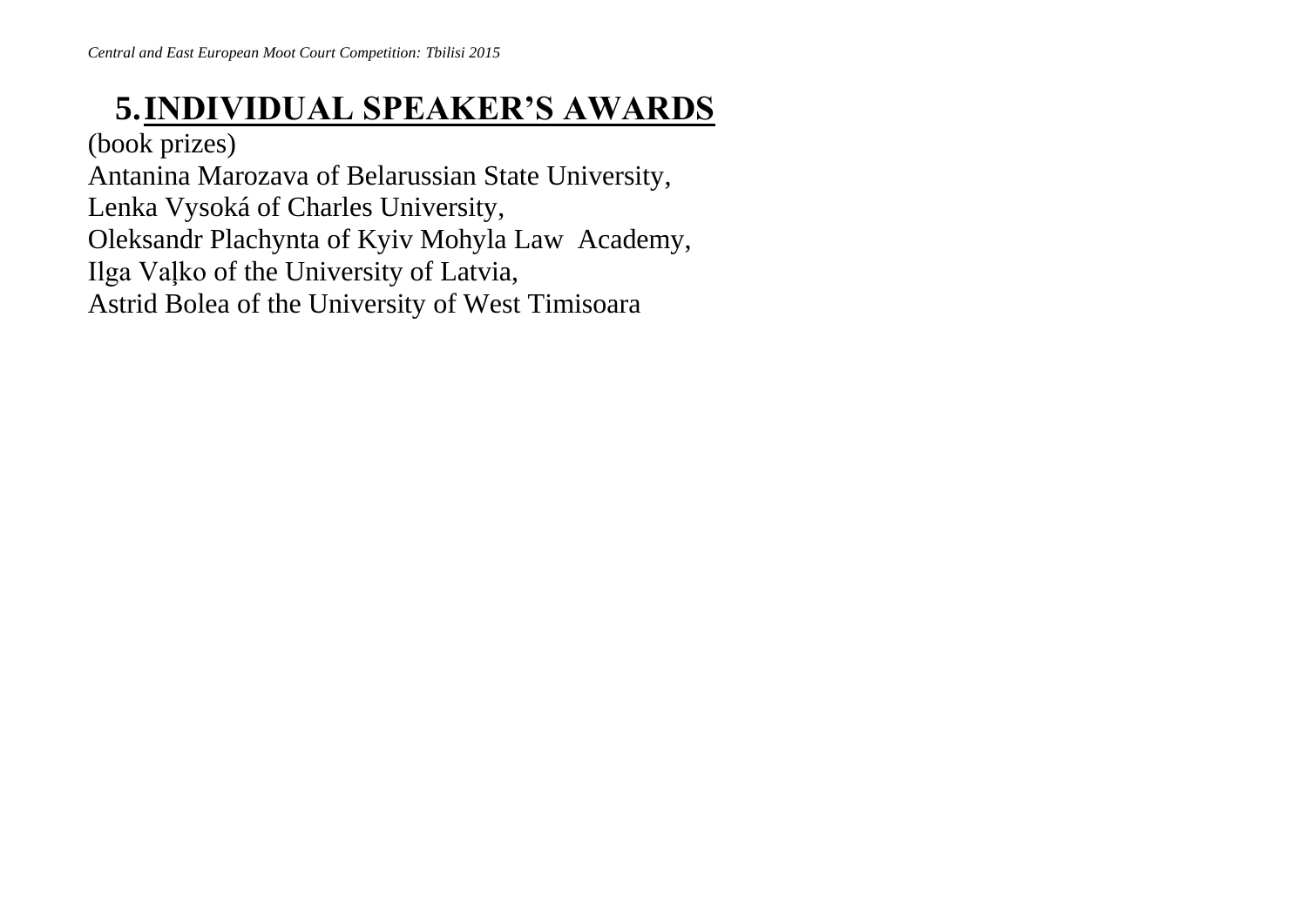| <b>UNIVERSITY NAME</b>              | <b>FINAL RANKING</b> |  |  |  |  |
|-------------------------------------|----------------------|--|--|--|--|
| University of Ljubljana             | <b>WINNING TEAM</b>  |  |  |  |  |
| St Kliment Ohridski                 | <b>FINALISTS</b>     |  |  |  |  |
| University                          |                      |  |  |  |  |
| <b>Masaryk University</b>           | 3                    |  |  |  |  |
| University of Latvia                | $\overline{4}$       |  |  |  |  |
| <b>K</b> E Leuven                   | $\overline{4}$       |  |  |  |  |
| Kyiv Mohyla Law                     | 6                    |  |  |  |  |
| Academy                             |                      |  |  |  |  |
| Free University of Tbilisi          | 7                    |  |  |  |  |
| <b>West Timisoara University</b>    | 8                    |  |  |  |  |
| <b>Charles University</b>           | 9                    |  |  |  |  |
| Jagiellonian University             | 10                   |  |  |  |  |
| <b>Comenius University</b>          | 11                   |  |  |  |  |
| <b>Warsaw University</b>            | 12                   |  |  |  |  |
| <b>AIC Iasi University</b>          | 13                   |  |  |  |  |
| University of Georgia               | 14                   |  |  |  |  |
| <b>Kutafin Moscow State</b>         | 15                   |  |  |  |  |
| University                          |                      |  |  |  |  |
| Prague University of                | 16                   |  |  |  |  |
| Economics                           |                      |  |  |  |  |
| <b>Belarussian State University</b> | 17                   |  |  |  |  |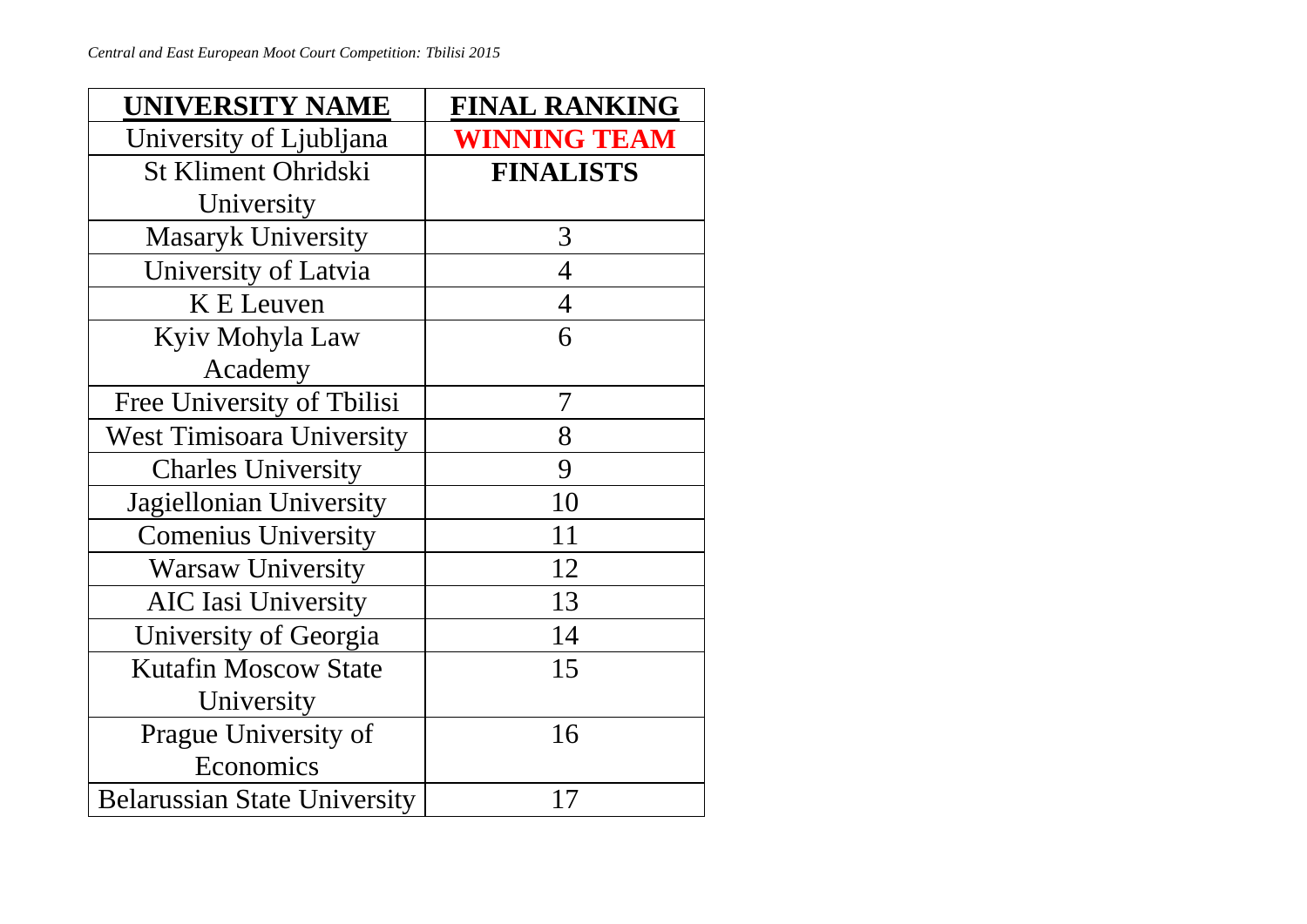MITSO 18

**BREAKDOWN OF SCORES**

#### **Score-sheet: Written Pleadings and First Round Oral Pleadings**

| <b>Team</b><br>N <sub>0</sub> | <b>City Name</b> | University<br><b>Name</b>                 | Written<br>pleadings<br>average | <b>Applicant</b><br>Oral | <b>Respondent</b><br>Oral | <b>OVERALL</b><br><b>AVERAGE</b><br>Orals only | <b>AVERAGE</b><br><b>WITH</b><br>Written | <b>RANKING</b><br>After 1st<br>round |
|-------------------------------|------------------|-------------------------------------------|---------------------------------|--------------------------|---------------------------|------------------------------------------------|------------------------------------------|--------------------------------------|
|                               |                  |                                           |                                 |                          |                           |                                                | <b>Pleading</b>                          |                                      |
| $\mathbf{A}$                  | Iasi             | AIC Iasi<br>University                    | 14.75                           | 62                       | 60                        | 122                                            | 136.75                                   | 13                                   |
| $\, {\bf B}$                  | Prague           | Charles<br>University                     | 13                              | 71                       | 60                        | 131                                            | 144                                      | 9                                    |
| $\mathbf C$                   | Bratislava       | Comenius<br>University                    | 13                              | 63                       | 65                        | 128                                            | 141                                      | 11                                   |
| ${\bf D}$                     | Tbilisi          | University of<br>Georgia                  | 14.50                           | 60                       | 61                        | 121                                            | 135.5                                    | 14                                   |
| ${\bf E}$                     | Prague           | University of<br>Economics                | 13.75                           | 53                       | 67                        | 120                                            | 133.75                                   | 16                                   |
| $\overline{F}$                | Krakow           | Jagiellonian<br>University                | 16                              | 67                       | 60                        | 127                                            | 143                                      | 10                                   |
| ${\bf G}$                     | Tbilisi          | Free University of<br>Tbilisi             | 14.75                           | 63                       | 71                        | 134                                            | 148.75                                   | 6                                    |
| $\boldsymbol{\mathrm{H}}$     | Timisoara        | University of<br>West Timisoara           | 12.5                            | 80                       | 61                        | 141                                            | 153.5                                    | 3                                    |
| $\bf I$                       | Leuven           | <b>KE</b> Leuven                          | 16.5                            | 71                       | 74                        | 145                                            | 161.50                                   | 1                                    |
|                               | Moscow           | Kutafin Moscow<br>State Law<br>University | 13                              | 60                       | 61                        | 121                                            | 134                                      | 15                                   |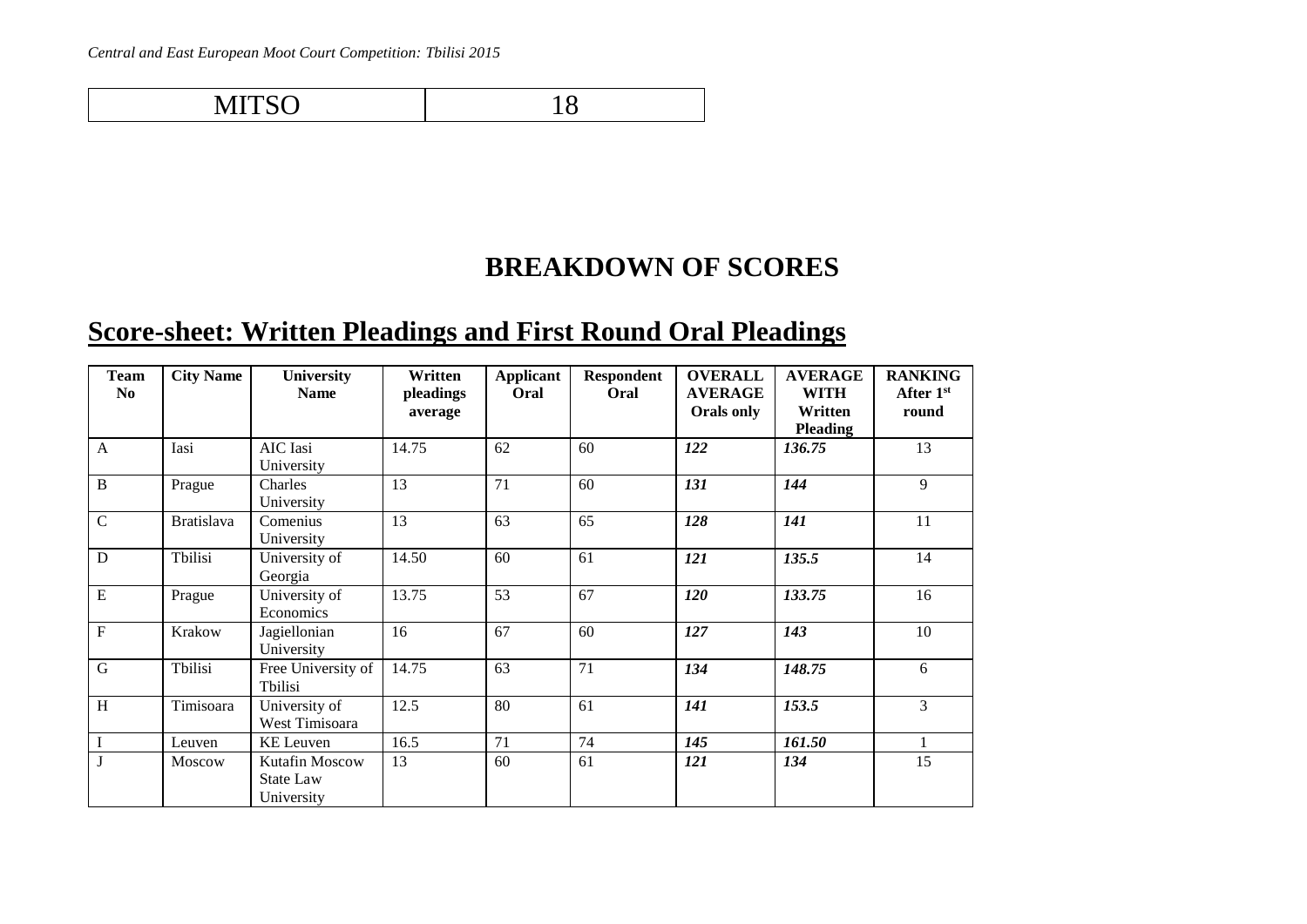| $\bf K$        | Riga         | University of            | 15.25 | 67 | 71 | 138        | 153.25 | $\overline{4}$ |
|----------------|--------------|--------------------------|-------|----|----|------------|--------|----------------|
|                |              | Latvia                   |       |    |    |            |        |                |
| $\mathbf L$    | Ljubljana    | Ljubljana                | 16.25 | 70 | 62 | 132        | 148.25 | 8              |
|                |              | University               |       |    |    |            |        |                |
| $\mathbf{M}$   | Kyiv         | Kyiv Mohyla Law          | 14.5  | 70 | 70 | <b>140</b> | 154.5  | 2              |
|                |              | Academy                  |       |    |    |            |        |                |
| ${\bf N}$      | <b>Brno</b>  | Masaryk                  | 15.5  | 62 | 72 | 134        | 149.5  | 6              |
|                |              | University               |       |    |    |            |        |                |
| $\mathbf O$    | Minsk        | <b>MITSO</b>             | 10    | 52 | 59 | 111        | 121    | 18             |
| $\overline{P}$ | Sofia        | St Kliment               | 16.25 | 64 | 70 | 134        | 150.25 | 5              |
|                |              | Ohridski                 |       |    |    |            |        |                |
|                |              | University               |       |    |    |            |        |                |
| Q              | Warsaw       | Warsaw                   | 16    | 62 | 59 | 121        | 137    | 12             |
|                |              | University               |       |    |    |            |        |                |
| $\mathbf R$    | Minsk        | <b>Belarussian State</b> | 10    | 58 | 60 | 118        | 128    | 17             |
|                |              | University               |       |    |    |            |        |                |
|                | <b>TEAMS</b> | <b>WRITTEN</b>           |       |    |    |            |        |                |
| <b>MARK</b>    | <b>WITH</b>  | <b>PLEADINGS</b>         |       |    |    |            |        |                |
| ${\bf S}$      |              | <b>ONLY</b>              |       |    |    |            |        |                |
|                | Warsaw       | Warsaw                   | 15.75 |    |    |            |        |                |
|                |              | University team 1        |       |    |    |            |        |                |
|                | Prague       | Institute of             | 15    |    |    |            |        |                |
|                |              | Economics                |       |    |    |            |        |                |
|                |              | Prague                   |       |    |    |            |        |                |

#### **SEMI- FINAL RESULTS AND RANKINGS**

| <b>Team</b>     | <b>City Name</b> | <b>Uni Name</b> | <b>Applicant</b> | <b>Respondent</b> | <b>OVERALL</b> | <b>SEMI-</b>    | $1st$ round     |
|-----------------|------------------|-----------------|------------------|-------------------|----------------|-----------------|-----------------|
| N <sub>0</sub>  |                  |                 | Oral             | Oral              | <b>AVERAGE</b> | <b>FINAL</b>    |                 |
|                 |                  |                 |                  |                   |                | <b>RANKING</b>  |                 |
| SF1             | Ljubljana        | University of   | 71               | 80                | 151            | 1st             | 8 <sup>th</sup> |
|                 |                  | Ljubljana       |                  |                   |                |                 |                 |
| SF <sub>2</sub> | Timisoara        | West Timisoara  | 59               | 73                | 132            | 8 <sup>th</sup> | 3 <sup>rd</sup> |
|                 |                  | University      |                  |                   |                |                 |                 |
| SF <sub>3</sub> | Kyiv             | Kyiv Mohyla     | 72               | 62                | 134            | 6 <sup>th</sup> | 2 <sup>nd</sup> |
|                 |                  | Law academy     |                  |                   |                |                 |                 |
| SF <sub>4</sub> | Leuven           | K E Leuven      | 63               | 72                | 135            | 4 <sup>th</sup> | 1 <sub>st</sub> |
| SF <sub>5</sub> | Tbilisi          | Free University | 70               | 63                | 133            | 7 <sup>th</sup> | 6 <sup>th</sup> |
|                 |                  | of Tbilisi      |                  |                   |                |                 |                 |